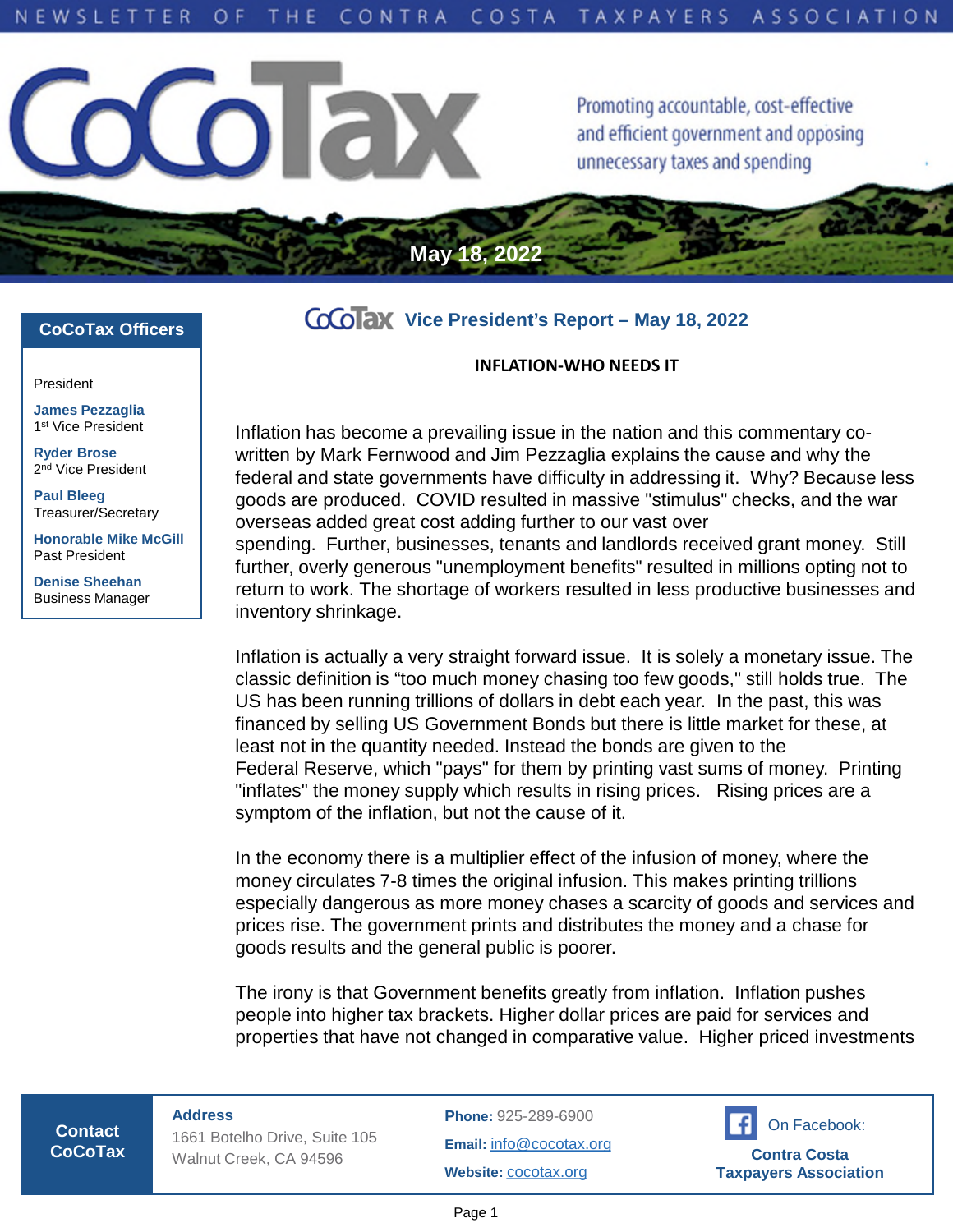

## **Vice President's Report (continued)**

push up capital gains taxes. The current administration has proposed increasing the long-term capital gains tax to 43.5%; this becomes even more burdensome as a wealth tax. The government limits personal residential exemptions on sales to \$250,000 per spouse, the balance is subject to capital gains tax on the inflated price. Marketable securities are sweetened by inflation, and when traders hold and sell securities short-term the gains are taxed as ordinary income. The government takes an ever-larger chunk. And governments spend it all, and the inflation grows.

So how do we get out of this inflation mess? The real solution is also quite straight forward but politically dangerous: drastically cut spending to balance the budget. A short-term "fix" is for the Fed to induce a "controlled recession" by increasing interest rates but this action invites a depression and a hard landing. Those in office want no part of this so they keep adding fuel to the inflation fire and blame everyone else.

**Contact CoCoTax** **Address** 1661 Botelho Drive, Suite 105 Walnut Creek, CA 94596

**Phone:** 925-289-6900

**Email:** [info@cocotax.org](mailto:info@cocotax.org) **Website:** [cocotax.org](https://www.cocotax.org/)



Page 2